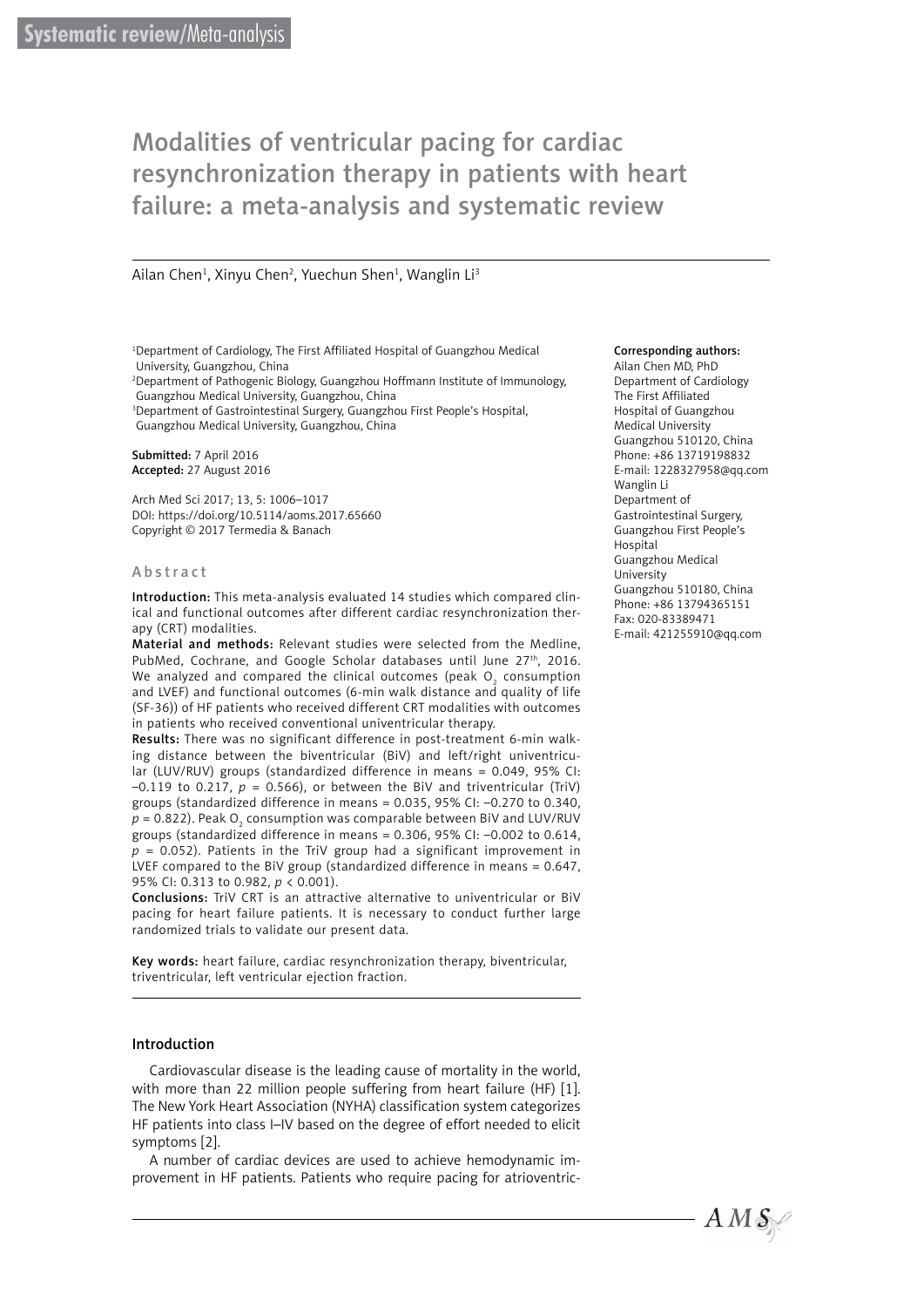ular block or bradycardia after coronary artery bypass grafting (CABG) are now routinely treated with right univentricular (RUV) pacing. However, RUV has been shown to result in dyssynchrony between the two ventricles, arrhythmias, and HF [3, 4]. Cardiac resynchronization therapy (CRT) achieves coordinated pacing of the left and right ventricles by addition of a left ventricular (LV) pacing lead to a pacemaker or defibrillator system which includes a right ventricular (RV) and possibly a right atrial lead [5]. Targeted resynchronization therapy in the early period after cardiac surgery was shown to reduce morbidity and mortality in HF patients [6], and CRT is currently the recommended therapy for selected patients who have refractory HF with systolic dysfunction and a QRS duration  $\geq 120$  ms on optimal medical therapy [7].

The three major CRT modalities are: 1) simultaneous biventricular (BiV) pacing, 2) sequential BiV pacing where the timing of RV and LV stimulation is programmed to allow one ventricle to be activated before the other, and 3) LV pacing. A number of studies have compared outcomes of different CRT modalities. Left univentricular pacing (LUV) was shown to significantly improve peak oxygen consumption, 6-minute walk distance and the quality of life in chronic HF patients who had LV systolic dysfunction and QRS interval > 150 ms [8]. Patients who received RUV pacing showed more pronounced progression of heart failure symptoms compared to patients who received BiV pacing [9, 10], and BiV has been shown to prevent adverse remodeling induced by RUV pacing [11]. BiV, when used as adjunctive therapy to pharmacologic strategies, reduced the risk of sudden cardiac death, and reduced hospitalization rates in patients classified as NYHA class III or IV, who had an ejection fraction of 35% or less [12, 13]. Increased heart rate was recently shown to be significantly associated with enhanced contractility in patients receiving BiV pacing compared to those receiving single-site RUV or LUV stimulation [14], and the rise in contractility with increasing stimulation rates was higher for BiV compared to univentricular pacing [15]. The BiV was associated with a significant clinical benefit and lower mortality compared to isolated left ventricular pacing [16].

In contrast, other studies reported no significant difference in clinical benefits between LUV pacing and BiV pacing [17, 18]. Left univentricular pacing pacing was also non-inferior to BiV with respect to improvement in NYHA class and reverse remodeling [19–21]. Additionally, it was recently reported that LV electrical delay, which is a predictor of the acute hemodynamic response to CRT, was independent of the pacing strategy [22]. Studies have also reported that tri-ventricular CRT configurations (TriV) using two RV leads and one LV lead [23] or one RV lead and two LV leads [24] were shown to be safe, effective, and provided a benefit in ventricular remodeling compared to conventional CRT.

In this study, we analyzed the findings from 14 different studies which compared the clinical outcomes (peak  $O_2$  consumption and LVEF) and functional outcomes (6-min walk distance and quality of life (SF-36)) of HF patients who received different CRT modalities with outcomes in patients who received conventional univentricular therapy.

# Material and methods

This meta-analysis analyzed data from 14 studies which compared clinical outcomes and functional outcomes in congestive heart failure (CHF) patients who received biventricular with those who received univentricular (either left or right ventricular) stimulation for CRT. Studies that compared bi-ventricular versus tri-ventricular pacing were also included. The Medline, PubMed, Cochrane, and Google Scholar databases were searched (until June  $27<sup>th</sup>$ , 2016) using the keywords heart failure, atrial fibrillation, cardiac resynchronization therapy, biventricular, quality of life, and functional status. Reference lists of relevant studies were hand-searched.

# Selection criteria

Inclusion criteria were: 1) randomized controlled studies, including cross-over RCTs, 2) studies reporting on heart failure (any stage) with/ without atrial fibrillation (including all grades of AF), 3) intervention studies on resynchronization therapy (including CRT-D, CRT-P, etc.) which compared the efficacy of univentricular (mainly LUV), biventricular, and triventricular pacing.

Exclusion criteria were: 1) studies with no quantitative primary outcome. Prospective studies, retrospective studies, single arm studies, case control studies, cohort studies, letters, comments, editorials, case reports, proceedings, and personal communications were excluded.

# Study selection and data extraction

Studies were identified by two independent reviewers. Where there was uncertainty regarding eligibility, a third reviewer was consulted. The study selection procedure is presented in Figure 1. Data extracted from the studies which met the eligibility criteria included the name of the first author, year of publication, study design, number of participants in each group, participants' age and gender, and the major outcomes.

## Quality assessment

The Cochrane Collaboration's tool was used to assess the quality of the included studies. Quality assessment was based on seven criteria: random se-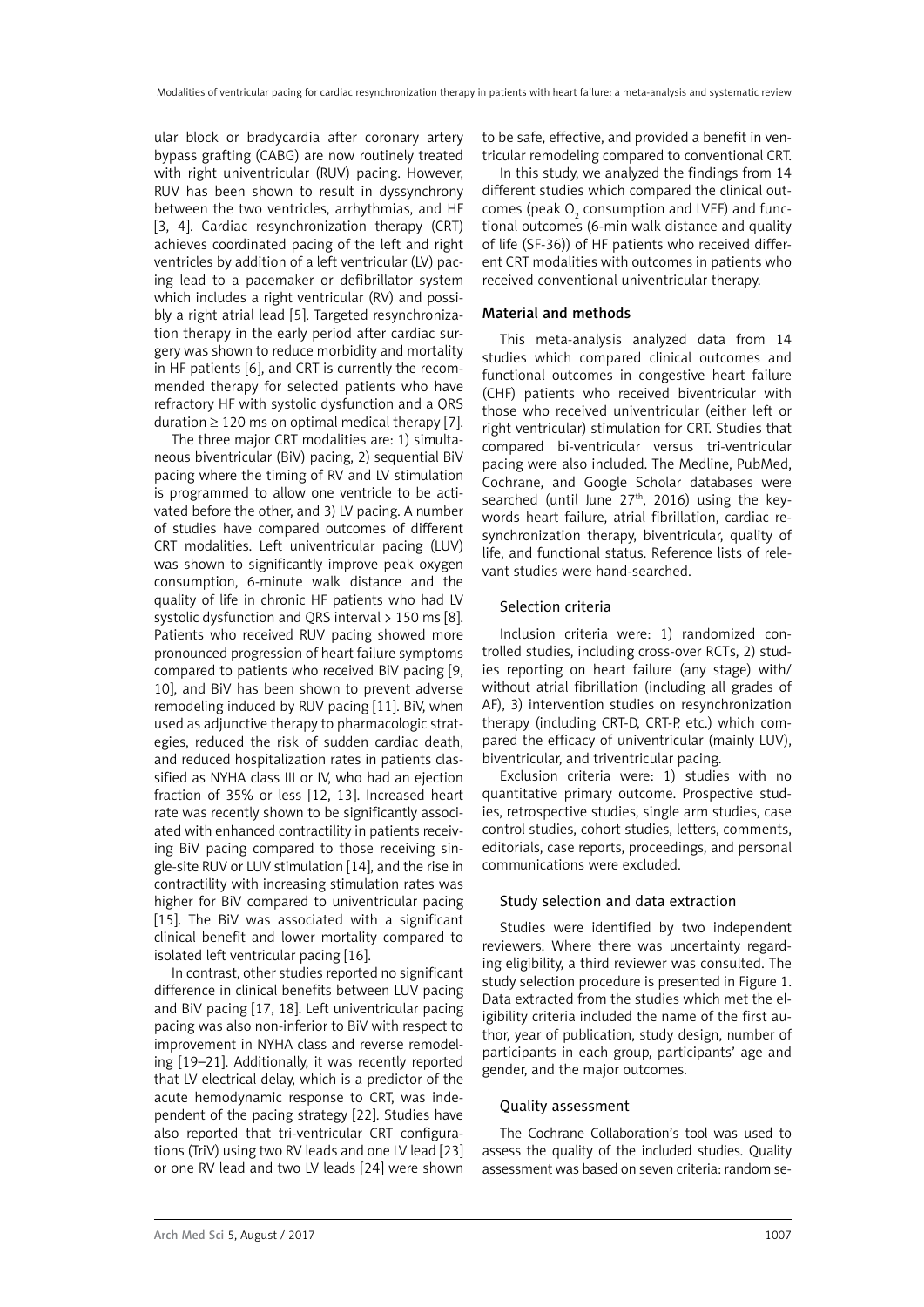

Figure 1. Preferred Reporting Items for Systematic Reviews and Meta-Analyses (PRISMA) flow diagram

quence generation, allocation concealment, blinding of participants and personnel, blinding of outcome assessment, incomplete outcome data, selective reporting and intention to treat analysis [25, 26].

## Outcome measures

The primary outcomes measured in this metaanalysis were the 6-min walk distance and peak VO<sub>2</sub> consumption of HF patients after receiving CRT. The secondary outcome was the clinical treatment response rate and improvement in quality of life. Outcomes were recorded at baseline and after intervention.

## Statistical analysis

Standardized differences in the change from baseline between the treatment groups were used as the measure of effect size. Selected RCTs that compared the treatment effect of TriV with that of BiV and studies which compared the effect of BiV with that of left or right univentricular pacing (LUV/RUV) were analyzed separately. Subgroup analysis was performed for all LUV and RUV outcomes for univentricular pacing.

Study heterogeneity was presented using a  $\chi^2$ based Cochran's Q statistic and *I* 2 . For the Q statistic, *p*-values < 0.10 were considered statistically significant for heterogeneity. For the  $l^2$  statistic, heterogeneity was assessed as follows: no heterogeneity ( $l^2$  = 0–25%), moderate heterogeneity  $(l^2 = 25 - 50\%)$ , large heterogeneity  $(l^2 = 50 - 75\%)$ , and extreme heterogeneity  $(l^2 = 75-100\%)$ . Pooled estimates of the standardized difference in means were determined using the DerSimonian-Laird random-effects model [24]. A two-sided *p*-value of < 0.05 was considered significant. Sensitivity analysis was conducted using the leave-one-out approach. Publication bias was assessed if more than 10 studies were included in the meta-analysis for each outcome [27]. All analyses were performed using the Comprehensive Meta-Analysis statistical software, version 2.0 (Biostat, Englewood, NJ, USA).

# Results

## Characteristics of selected RCTs

A total of 864 studies were identified, of which 32 full text articles were finally assessed for eligibility. Of these, 4 studies were not RCTs, 4 studies did not report outcomes of interest, 8 studies had different interventions, and 2 studies were excluded for being a study protocol (Figure 1). Of the 14 RCTs which were included in the final analysis, six were cross-over trials [19, 21, 28–31]. Three RCTs compared the effect of TriV to that of BiV [23, 29, 30], and the sample size ranged from 18 to 306 patients. The mean or median age ranged from 59 to 73 years, and the studies had a majority of male participants. Three of the studies reported that diabetes mellitus (DM) and hypertension were the most prevalent co-morbidities among the study patients. The duration over which outcomes were measured ranged from 12 weeks to 3 years after the intervention (Table I).

# Primary outcome measures

There was no heterogeneity across studies which reported 6-min walk distance, regardless of wheth-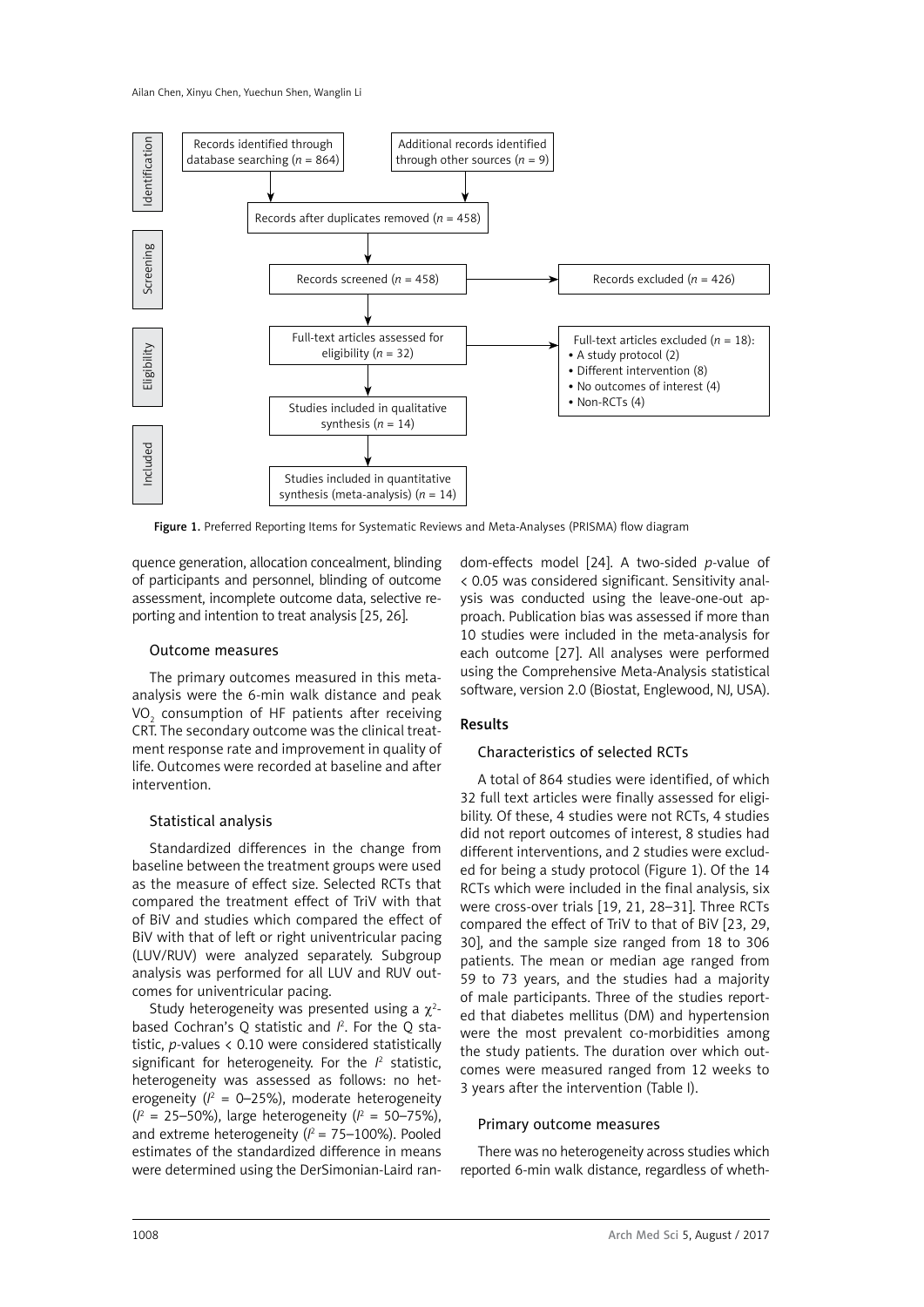| of outcome<br>Time point<br>measured       | 12 months                           |                | 12 months         |                   | 12 months                                                                     |                                                                              | 12 months                                |                                  |                                  | (cross-over design)<br>$6 + 6$ months | 3 years          |            | 6 months       |            |
|--------------------------------------------|-------------------------------------|----------------|-------------------|-------------------|-------------------------------------------------------------------------------|------------------------------------------------------------------------------|------------------------------------------|----------------------------------|----------------------------------|---------------------------------------|------------------|------------|----------------|------------|
| Max LV dP/dt<br>[mm Hg/s]                  |                                     |                |                   |                   | $0(0, 1400)$ <sup>a</sup>                                                     | $0.00(0.00, 1550.00)^a$                                                      |                                          |                                  |                                  |                                       |                  |            |                |            |
| Co-morbidity                               |                                     |                | Hypertension: 86% | Hypertension: 81% | Hypo/hyperthyroidism: 10.9%<br>Hypertension: 4.3%<br>Other: 4.3%<br>DM: 23.9% | Hypo/hyperthyroidism: 8.9%<br>Hypertension: 3.6%<br>Other: 3.6%<br>DM: 23.2% |                                          |                                  | Hypertension: 52.1%<br>DM: 33.9% | COPD: 16.5%                           |                  |            |                |            |
| heart disease<br>Ischemic<br>$\mathcal{E}$ | 42.9                                | 43.9           | 38.0              | 42.0              |                                                                               |                                                                              | 62.8                                     |                                  | 51.2                             |                                       |                  |            | 53.0           | 51.0       |
| Male<br>(%)                                | 82.9                                | 61.0           | 76.0              | 84.0              | 62.7                                                                          |                                                                              | 81.4                                     |                                  | 75.2                             |                                       | 68.0             | 68.0       | 76.0           | 73.0       |
| Mean age<br>[years]                        | 68.9                                | 69.9           | 73                | $\overline{C}$    | Median:<br>72.0                                                               |                                                                              | 66.7                                     |                                  | 60.9                             |                                       | Median: 76       | Median: 76 | 99             | 66         |
| patients<br>No. of                         | 20                                  | 20             | 25                | $\overline{31}$   | 46                                                                            | 56                                                                           | 37                                       |                                  | $\overline{61}$                  | 60                                    | 25               | 25         | 90             | 86         |
| Intervention                               | $\mathsf{Tr} \mathsf{I} \mathsf{V}$ | $\overline{B}$ | BiV               | <b>RUV</b>        | $\overline{B}$                                                                | <b>RUV</b>                                                                   | (simultaneous)<br>$\text{Tr} \mathsf{W}$ | (simultaneous)<br>$\overline{B}$ | (simultaneous)<br>$\overline{B}$ | $\overline{\sqcup\!\!\sqcup}$         | $\overline{B}$   | <b>RUV</b> | $\overline{B}$ | <b>NTT</b> |
| Trial name/no.                             | NCT00887237                         |                | Prevent-HF        |                   | TUGENDHAT                                                                     |                                                                              |                                          |                                  | NCT00901212                      |                                       | NCT00228241      |            | B-LEFT HF      |            |
| Study<br>design                            | RCT                                 |                | RCT               |                   | Cross-over<br>RCT                                                             |                                                                              | Cross-over<br>RCT                        |                                  | Cross-over<br>RCT                |                                       | RCT              |            | RCT            |            |
| Author (year)                              | Anselme (2015)                      |                | Stockburger       | (2014)            | Taborsky (2013)                                                               |                                                                              | Rogers (2012)                            |                                  | Thibault (2011)                  |                                       | Albertsen (2011) |            | Boriani (2010) |            |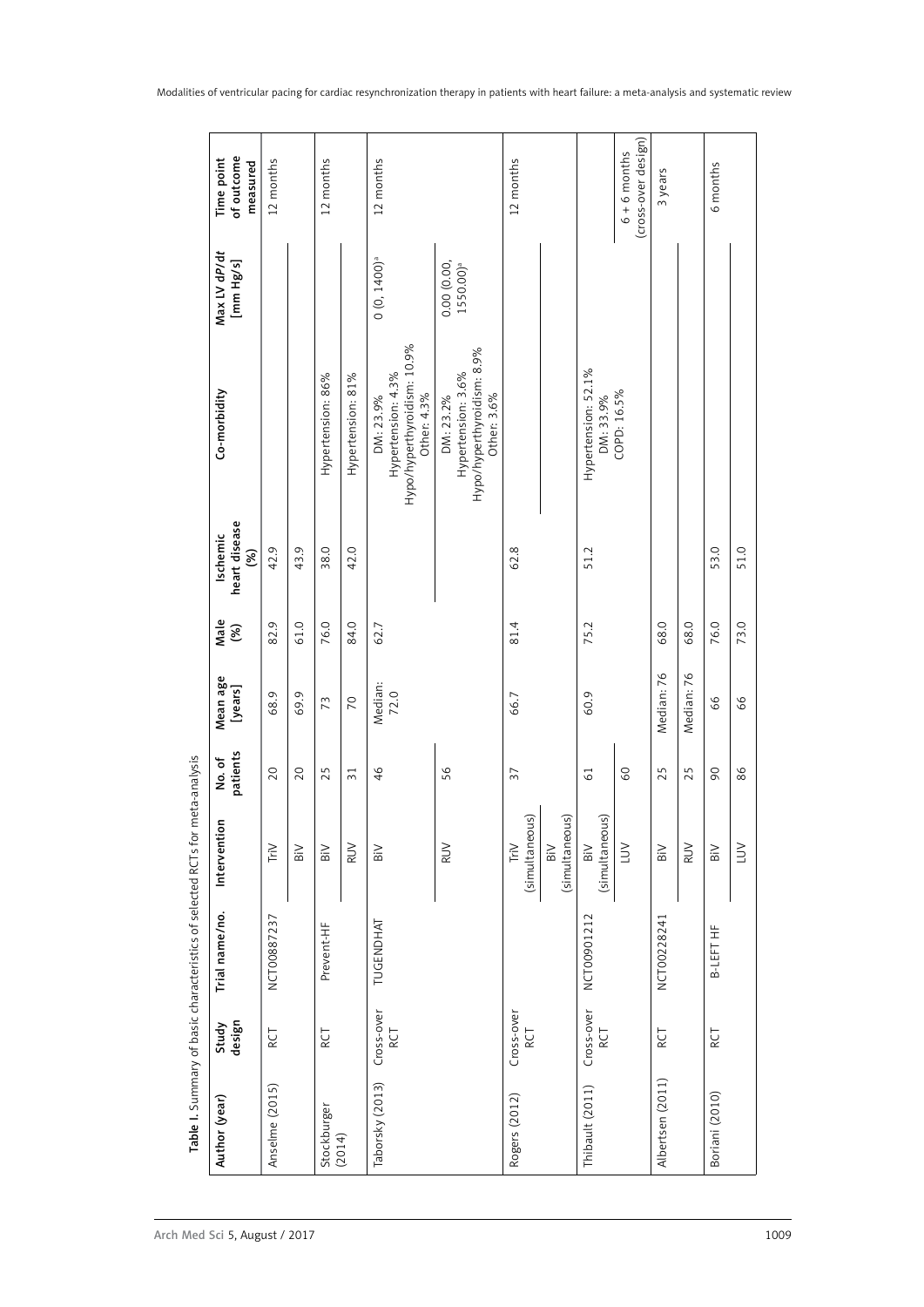| Sedlacek (2010)             | RCT               |                  | $\overline{B}$                          | 16              | 59.6           | 56.3  |      |                         | 12 months                            |
|-----------------------------|-------------------|------------------|-----------------------------------------|-----------------|----------------|-------|------|-------------------------|--------------------------------------|
|                             |                   |                  |                                         |                 |                |       |      |                         |                                      |
|                             |                   |                  | $\geq$                                  | $\overline{17}$ | 62.1           | 64.7  |      |                         |                                      |
| Leclercq (2008)             | Cross-over        | TRIP-HF          | TRIV                                    | 26              | $\overline{C}$ | 100.0 | 27.0 |                         | Combined 6 and                       |
|                             | RCT               |                  | $_{\rm BiV}$                            |                 |                |       |      |                         | 9 months                             |
| Valzania (2008)             | RCT               |                  | BiV                                     | 11              | Median: 66     | 72.7  |      |                         | 3 months                             |
|                             |                   |                  | $\overline{\sqcup\!\!\sqcup}$           | $\Xi$           | Median: 61     | 81.8  |      |                         |                                      |
| Sirker (2007)               | Cross-over<br>RCT | <b>LOLA ROSE</b> | (sequential)<br>$_{\rm Bi}$             | $\frac{8}{18}$  | 72.2           | 89.0  | 78.0 |                         | (cross-over design)<br>$8 + 8$ weeks |
|                             |                   |                  | LUV                                     |                 |                |       |      |                         |                                      |
| Rao (2007)                  | RCT               | DECREASE-HF      | (sequential)<br>$\overline{\mathsf{B}}$ | 104             | 66.6           | 67.0  | 67.0 | $182 \pm 207^b$         | 6 months                             |
|                             |                   |                  | BiV<br>(simultaneous)                   | 101             | 66.2           | 68.0  | 57.0 | $291 + 271^b$           |                                      |
|                             |                   |                  | LUV                                     | $101$           | 67.4           | 65.0  | 66.0 | $106 \pm 192^{\rm b}$   |                                      |
| Gasparini (2006)            | RCT               | BELIEVE          | $\overline{\mathsf{B}}$                 | 33              | 66.9           | 94.4  |      |                         | 12 months                            |
|                             |                   |                  | $\geq$                                  | 36              | 66.5           | 87.9  |      |                         |                                      |
| Auricchio (2002) Cross-over |                   |                  | $\overline{\mathsf{B}}$                 | 24              | 59             | 45.8  | 42.0 | $17.0 \pm 15.8^{\circ}$ | 12 weeks                             |
|                             | RCT               |                  | $\overline{\sqcup\!\!\sqcup}$           | $17$            | 60             | 58.8  | 6.0  | $18.4 \pm 16.6^{\circ}$ |                                      |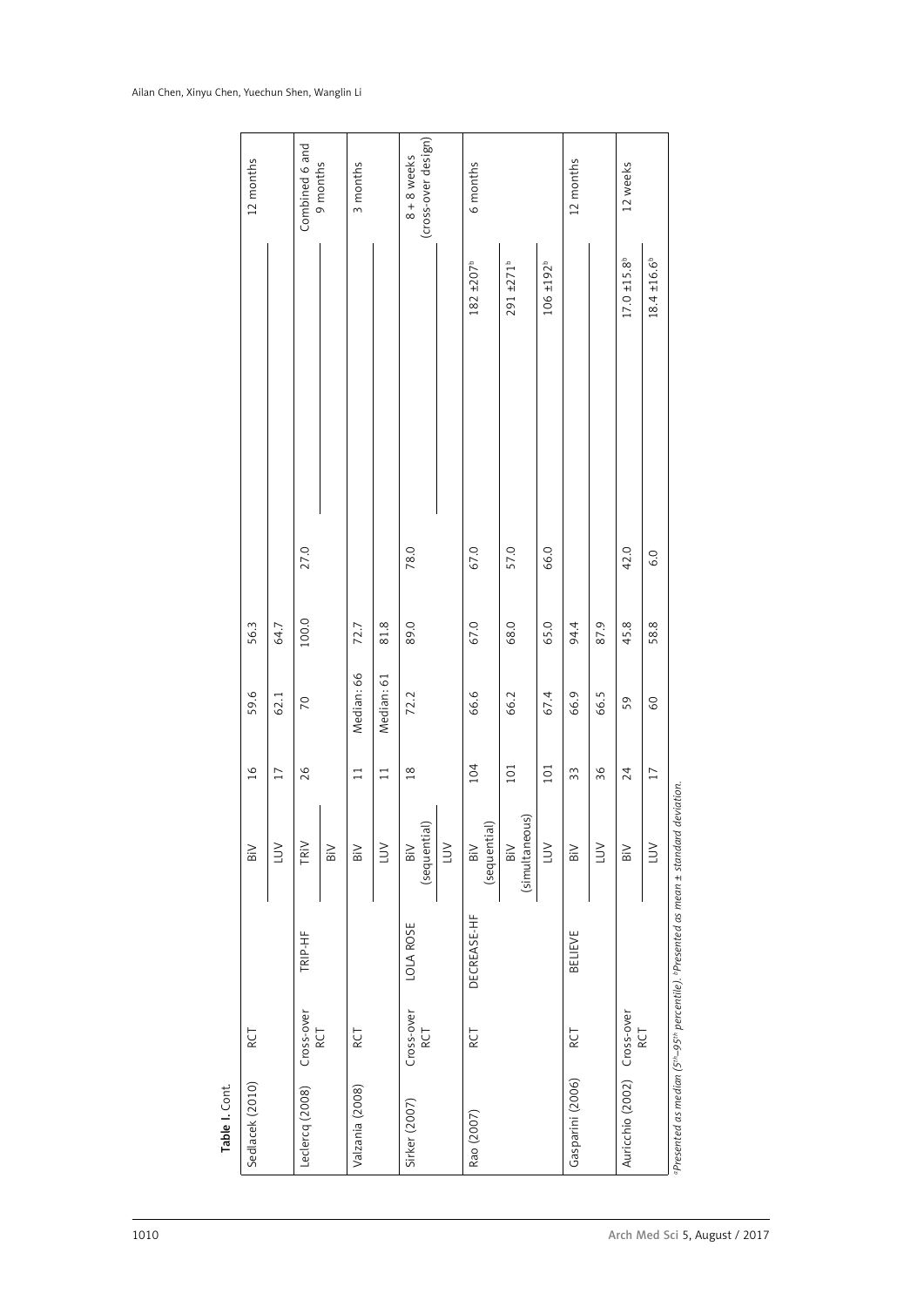er the study compared BiV vs. LUV/RUV  $(l^2 = 0\%,$ *p* = 0.530) or TriV vs. BiV (*I* 2 = 0%, *p* = 0.373). Patients who received BiV showed no significant improvement in the 6-min walk distance compared to patients treated with univentricular pacing (standardized difference in means = 0.049, 95% CI:  $-0.119$  to 0.217,  $p = 0.566$ ). Similarly, patients treated with TriV showed no significant improvement in 6-min walk distance compared to patients treated with BiV (standardized difference in means = 0.035, 95% CI: –0.270 to 0.340, *p* = 0.822) (Figure 2 A).

Patients in the BiV group had a greater change in peak VO $_2$  compared to patients in the LUV/RUV group, although this was not statistically significant (standardized difference in means = 0.306, 95% CI: –0.002 to 0.614, *p* = 0.052). Comparison of the change in peak VO<sub>2</sub> between the TriV and BiV groups was only performed in one RCT, and there was no significant difference between the two groups (Figure 2 B).

#### Secondary outcome measures

There was only mild heterogeneity across the three trials which compared left ventricular ejection fraction (LVEF) in the TriV and BiV groups  $(l^2 = 11.2\%$ ,  $p = 0.324$ ). On the other hand, there was moderate heterogeneity across eight trials which compared LVEF in the BiV and the LUV/RUV groups ( $l^2 = 38.6\%, p = 0.122$ ). The LVEF in BiV-treated patients was similar to that of LUV/RUV-treated patients (standardized difference in means = 0.147, 95% CI: –0.041 to 0.335, *p* = 0.125). However, patients in the TriV group had a significantly higher LVEF compared to patients in the BiV group (standardized difference in means = 0.647, 95% CI: 0.313 to 0.982, *p* < 0.001) (Figure 3 A).

There was no significant heterogeneity across the studies which compared the quality of life in the BiV and LUV/RUV groups ( $l^2 = 0\%$ ,  $p = 0.689$ ), or the studies which compared quality of life in the TriV and BiV groups ( $l^2$  = 0%,  $p$  = 0.649). There was no difference in the change of quality of life between the BiV and LUV/RUV groups (standardized difference in means =  $0.004$ ,  $95\%$  CI:  $-0.167$ to 0.174,  $p = 0.966$ ) or between the TriV and BiV groups (standardized difference in means = –0.133, 95% CI: –0.438 to 0.172, *p* = 0.392) (Figure 3 B).

| Group by | Study name                                                     |          |                            | Statistics for each study |                |                 |       |         |         | Std diff in means and 95% CI |      |      |
|----------|----------------------------------------------------------------|----------|----------------------------|---------------------------|----------------|-----------------|-------|---------|---------|------------------------------|------|------|
|          |                                                                | in means | Std diff Standard<br>error | Lower<br>limit            | Upper<br>limit | Z-value P-value |       |         |         |                              |      |      |
| BiV vs.  | Thibault (2011)                                                | $-0.120$ | 0.182                      | $-0.477$                  | 0.237          | $-0.659$        | 0.510 |         |         |                              |      |      |
| LUV/RUV  | Albertsen (2011)                                               | 0.443    | 0.286                      | $-0.118$                  | 1.004          | 1.548           | 0.122 |         |         |                              |      |      |
|          | Boriani (2010)                                                 | $-0.025$ | 0.151                      | $-0.321$                  | 0.270          | $-0.169$        | 0.866 |         |         |                              |      |      |
|          | Sedlacek (2010)                                                | 0.514    | 0.354                      | $-0.180$                  | 1.208          | 1.452           | 0.146 |         |         |                              |      |      |
|          | Valzania (2008)                                                | $-0.373$ | 0.430                      | $-1.216$                  | 0.470          | $-0.867$        | 0.386 |         |         |                              |      |      |
|          | Sirker (2007)                                                  | 0.051    | 0.333                      | $-0.603$                  | 0.704          | 0.153           | 0.879 |         |         |                              |      |      |
|          | Gasparini (2006)                                               | 0.197    | 0.242                      | $-0.277$                  | 0.670          | 0.814           | 0.416 |         |         |                              |      |      |
|          | Auricchio (2002)                                               | 0.010    | 0.317                      | $-0.611$                  | 0.632          | 0.033           | 0.974 |         |         |                              |      |      |
|          | Total                                                          | 0.049    | 0.086                      | $-0.119$                  | 0.217          | 0.573           | 0.566 |         |         |                              |      |      |
| TriV vs. | Anselme (2015)                                                 | 0.066    | 0.316                      | $-0.554$                  | 0.685          | 0.207           | 0.836 |         |         |                              |      |      |
| BiV      | Rogers (2012)                                                  | 0.235    | 0.233                      | $-0.222$                  | 0.692          | 1.007           | 0.314 |         |         |                              |      |      |
|          | Leclercq (2008)                                                | $-0.274$ | 0.279                      | $-0.820$                  | 0.272          | $-0.984$        | 0.325 |         |         |                              |      |      |
|          | Total                                                          | 0.035    | 0.156                      | $-0.270$                  | 0.340          | 0.224           | 0.822 |         |         |                              |      |      |
|          | Heterogeneity test: BiV vs. LUV/RUV: $l^2 = 0\%$ , $p = 0.530$ |          |                            |                           |                |                 |       | $-2.00$ | $-1.00$ | $\circ$                      | 1.00 | 2.00 |

TriV vs. BiV:  $l^2 = 0\%$ ,  $p = 0.373$ 

| ÷ |    |         |  |
|---|----|---------|--|
| ٠ |    | ٦       |  |
| ۰ |    |         |  |
|   |    |         |  |
|   | ۰, | I<br>۰. |  |

A

|            | Group by Study name                                            |          |                   | Statistics for each study |       |       |                 | Std diff in means and 95% CI |         |             |      |      |
|------------|----------------------------------------------------------------|----------|-------------------|---------------------------|-------|-------|-----------------|------------------------------|---------|-------------|------|------|
|            |                                                                |          | Std diff Standard | Lower                     | Upper |       | Z-value P-value |                              |         |             |      |      |
|            |                                                                | in means | error             | limit                     | limit |       |                 |                              |         |             |      |      |
| BiV vs.    | Stockburger (2014) 0.506                                       |          | 0.273             | $-0.029$                  | 1.041 | 1.854 | 0.064           |                              |         |             |      |      |
| LUV/RUV    | Sedlacek (2010)                                                | 0.341    | 0.351             | $-0.347$                  | 1.028 | 0.971 | 0.332           |                              |         |             |      |      |
|            | Sirker (2007)                                                  | 0.208    | 0.334             | $-0.448$                  | 0.863 | 0.621 | 0.535           |                              |         |             |      |      |
|            | Auricchio (2002)                                               | 0.097    | 0.317             | $-0.525$                  | 0.718 | 0.305 | 0.761           |                              |         |             |      |      |
|            | Total                                                          | 0.306    | 0.157             | $-0.002$                  | 0.614 | 1.947 | 0.052           |                              |         |             |      |      |
| TriV vs.   | Rogers (2012)                                                  | 0.124    | 0.233             | $-0.332$                  | 0.580 | 0.533 | 0.594           |                              |         |             |      |      |
| <b>BiV</b> | Total                                                          | 0.124    | 0.233             | $-0.332$                  | 0.580 | 0.533 | 0.594           |                              |         |             |      |      |
|            | Heterogeneity test: BiV vs. LUV/RUV: $l^2 = 0\%$ , $p = 0.784$ |          |                   |                           |       |       |                 | $-2.00$                      | $-1.00$ | $\mathbf 0$ | 1.00 | 2.00 |
|            | TriV vs. BiV: $l^2 = 0\%$ , $p = 1.000$                        |          |                   |                           |       |       |                 |                              |         |             |      |      |

Figure 2. Forest plots for comparison of treatment effect of biventricular versus univentricular or triventricular CRT in patients with HF.  $A - 6$ -min walk distance,  $B -$  peak VO<sub>2</sub>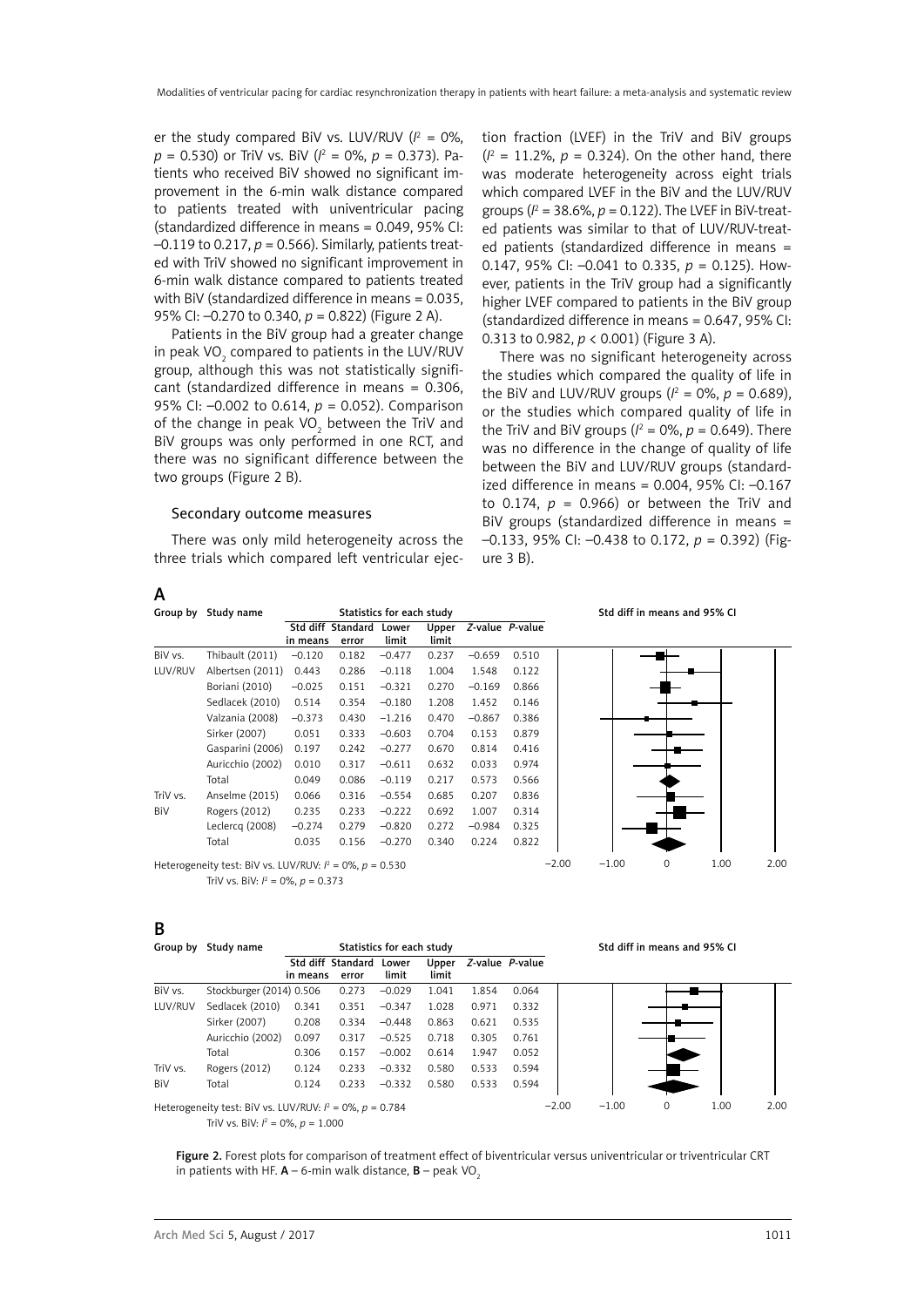#### Sensitivity analysis

Results from the leave-one-out sensitivity analysis showed that the statistical significance and direction of association did not change when each study was removed one at a time for the comparison of BiV vs. LUV/RUV for walk distance (Figure 4 A). The direction of association changed when the Rogers *et al.* [30] study was removed for the comparison of TriV vs. BiV for walk distance (Figure 4 B). Figure 4 C shows that Auricchio *et al.* [31] had an impact on peak VO $_2$  consumption across four studies.

#### Subgroup analysis

Our subgroup analysis showed no significant difference in 6-min walk distance in four studies which compared the BiV and LUV groups (standardized difference in means = 0.010, 95% CI:  $-0.166$  to 0.187,  $p = 0.909$ ) and one study which compared the BiV and RUV groups (standardized difference in means =  $0.443$ ,  $95\%$  CI:  $-0.118$ to 1.004,  $p = 0.122$ ) (Figure 5 A). Our analysis showed no significant difference in peak VO<sub>2</sub> in two studies which compared the BiV and LUV groups (standardized difference in means = 0.207, 95% CI: –0.170 to 0.584, *p* = 0.283) and one study which compared the BiV and RUV groups (standardized difference in means = 0.506, 95% CI:  $-0.029$  to 1.041,  $p = 0.064$ ) (Figure 5 B). We found no significant difference in the pooled estimate for LVEF in three studies which compared the BiV and LUV groups (standardized difference in means = 0.095, 95% CI: –0.089 to 0.280, *p* = 0.310), and two studies which compared the BiV and RUV groups (standardized difference in means = 0.384, 95% CI: –0.283 to 1.050, *p* = 0.259) (Figure 5 C). Furthermore, we found no significant association between BiV or LUV treatment and quality of life (standardized difference in means  $= -0.014$ , 95% CI: –0.204 to 0.176, *p* = 0.885) (Figure 5 D).

A

|          | Group by Study name |                               |       | Statistics for each study |                |          |                 | Std diff in means and 95% CI              |
|----------|---------------------|-------------------------------|-------|---------------------------|----------------|----------|-----------------|-------------------------------------------|
|          |                     | Std diff Standard<br>in means | error | Lower<br>limit            | Upper<br>limit |          | Z-value P-value |                                           |
| BiV vs.  | Taborsky (2013)     | 0.076                         | 0.199 | $-0.314$                  | 0.466          | 0.380    | 0.704           |                                           |
| LUV/RUV  | Thibault (2011)     | $-0.111$                      | 0.182 | $-0.468$                  | 0.246          | $-0.610$ | 0.542           |                                           |
|          | Albertsen (2011)    | 0.759                         | 0.293 | 0.185                     | 1.333          | 2.593    | 0.010           |                                           |
|          | Boriani (2010)      | 0.071                         | 0.151 | $-0.224$                  | 0.367          | 0.472    | 0.637           |                                           |
|          | Sedlacek (2010)     | 0.773                         | 0.361 | 0.065                     | 1.481          | 2.141    | 0.032           |                                           |
|          | Valzania (2008)     | 0.000                         | 0.426 | $-0.836$                  | 0.836          | 0.000    | 1.000           |                                           |
|          | Rao (2007)          | 0.208                         | 0.122 | $-0.031$                  | 0.447          | 1.708    | 0.088           |                                           |
|          | Gasparini (2006)    | $-0.127$                      | 0.241 | $-0.600$                  | 0.345          | $-0.528$ | 0.597           |                                           |
|          | Total               | 0.147                         | 0.096 | $-0.041$                  | 0.335          | 1.534    | 0.125           |                                           |
| TriV vs. | Anselme (2015)      | 1.025                         | 0.336 | 0.366                     | 1.684          | 3.048    | 0.002           |                                           |
| BiV      | Rogers (2012)       | 0.416                         | 0.235 | $-0.045$                  | 0.877          | 1.770    | 0.077           |                                           |
|          | Leclercq (2008)     | 0.691                         | 0.286 | 0.132                     | 1.251          | 2.421    | 0.015           |                                           |
|          | Total               | 0.647                         | 0.171 | 0.313                     | 0.982          | 3.794    | 0.000           |                                           |
|          |                     |                               |       |                           |                |          |                 | 1. $00$<br>$-2.00$<br>$-1.00$<br>$\Omega$ |

Heterogeneity test: BiV vs. LUV/RUV: *I* 2 = 38.6%, *p* = 0.122 TriV vs. BiV: *I* 2 = 11.2%, *p* = 0.324



# B

|            | Group by Study name                                            |          |                            | Statistics for each study |                |                 |       |         |         |   | Std diff in means and 95% CI |      |
|------------|----------------------------------------------------------------|----------|----------------------------|---------------------------|----------------|-----------------|-------|---------|---------|---|------------------------------|------|
|            |                                                                | in means | Std diff Standard<br>error | Lower<br>limit            | Upper<br>limit | Z-value P-value |       |         |         |   |                              |      |
| BiV vs.    | Taborsky (2013)                                                | 0.078    | 0.199                      | $-0.312$                  | 0.469          | 0.394           | 0.694 |         |         |   |                              |      |
| LUV/RUV    | Thibault (2011)                                                | $-0.106$ | 0.182                      | $-0.463$                  | 0.250          | $-0.584$        | 0.559 |         |         |   |                              |      |
|            | Boriani (2010)                                                 | 0.000    | 0.151                      | $-0.296$                  | 0.296          | 0.000           | 1.000 |         |         |   |                              |      |
|            | Sedlacek (2010)                                                | 0.317    | 0.350                      | $-0.370$                  | 1.004          | 0.904           | 0.366 |         |         |   |                              |      |
|            | Valzania (2008)                                                | $-0.479$ | 0.432                      | $-1.327$                  | 0.368          | $-1.109$        | 0.268 |         |         |   |                              |      |
|            | Sirker (2007)                                                  | 0.360    | 0.336                      | $-0.299$                  | 1.018          | 1.070           | 0.285 |         |         |   |                              |      |
|            | Auricchio (2002)                                               | $-0.149$ | 0.317                      | $-0.771$                  | 0.473          | $-0.470$        | 0.638 |         |         |   |                              |      |
|            | Total                                                          | 0.004    | 0.087                      | $-0.167$                  | 0.174          | 0.042           | 0.966 |         |         |   |                              |      |
| TriV vs.   | Anselme (2015)                                                 | $-0.048$ | 0.316                      | $-0.668$                  | 0.572          | $-0.152$        | 0.879 |         |         |   |                              |      |
| <b>BiV</b> | Rogers (2012)                                                  | $-0.292$ | 0.234                      | $-0.751$                  | 0.166          | $-1.251$        | 0.211 |         |         |   |                              |      |
|            | Leclercq (2008)                                                | 0.026    | 0.277                      | $-0.518$                  | 0.569          | 0.093           | 0.926 |         |         |   |                              |      |
|            | Total                                                          | $-0.133$ | 0.156                      | $-0.438$                  | 0.172          | $-0.855$        | 0.392 |         |         |   |                              |      |
|            | Heterogeneity test: BiV vs. LUV/RUV: $l^2 = 0\%$ , $p = 0.689$ |          |                            |                           |                |                 |       | $-2.00$ | $-1.00$ | 0 | 1.00                         | 2.00 |

TriV vs. BiV: *I* 2 = 0%, *p* = 0.649

Figure 3. Forest plots for comparison of treatment effect of biventricular versus univentricular or triventricular CRT in patients with HF.  $A$  – Left ventricular ejection fraction,  $B$  – quality of life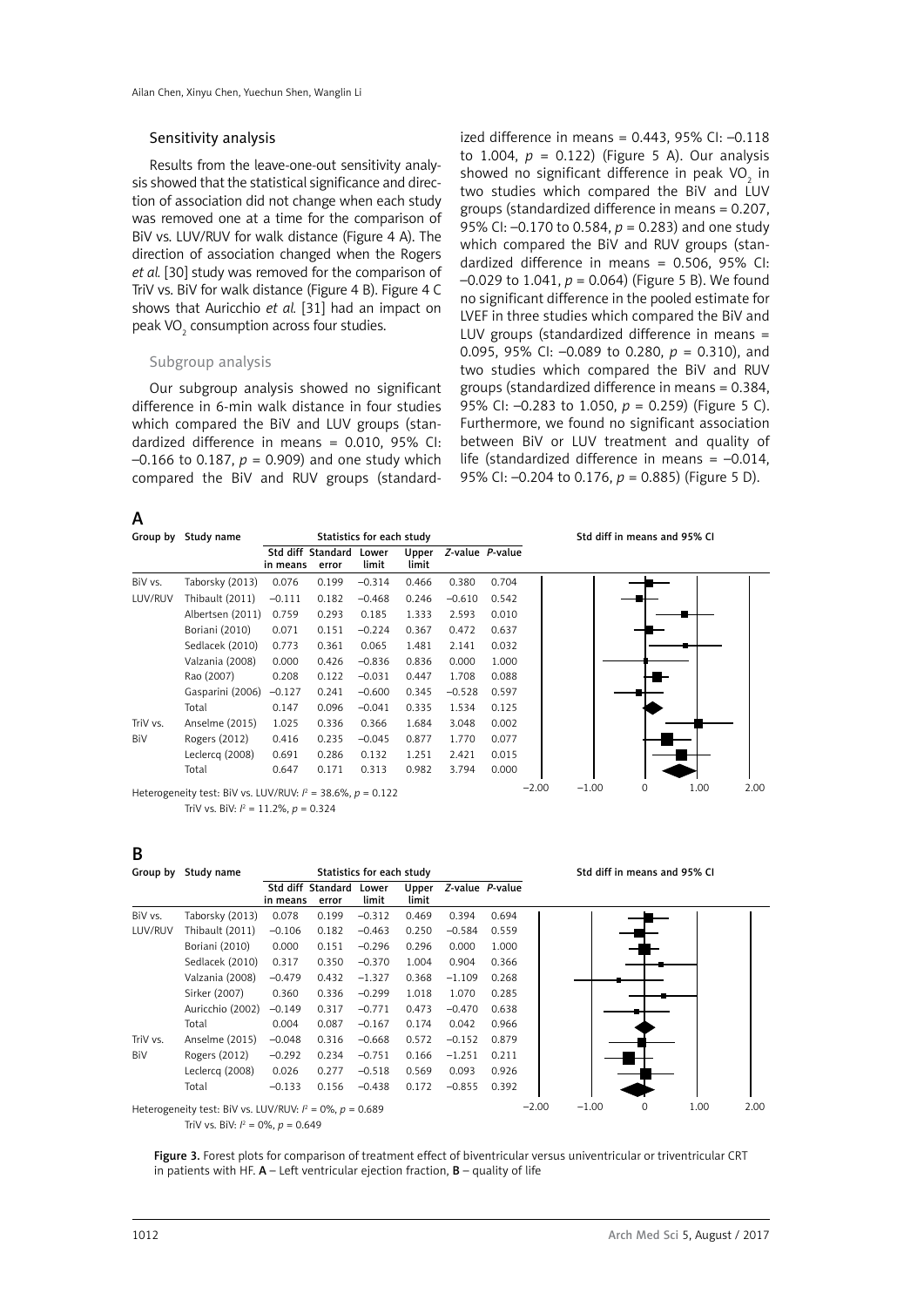Modalities of ventricular pacing for cardiac resynchronization therapy in patients with heart failure: a meta-analysis and systematic review

| A                |                               |       |                               |                |       |                 |         |         |   |                                                 |      |
|------------------|-------------------------------|-------|-------------------------------|----------------|-------|-----------------|---------|---------|---|-------------------------------------------------|------|
| Study name       |                               |       | Statistics with study removed |                |       |                 |         |         |   | Std diff in means and 95% CI with study removed |      |
|                  | Std diff Standard<br>in means | error | Lower<br>limit                | Upper<br>limit |       | Z-value P-value |         |         |   |                                                 |      |
| Thibault (2011)  | 0.098                         | 0.097 | $-0.093$                      | 0.288          | 1.003 | 0.316           |         |         |   |                                                 |      |
| Albertsen (2011) | 0.010                         | 0.090 | $-0.166$                      | 0.187          | 0.115 | 0.909           |         |         |   |                                                 |      |
| Boriani (2010)   | 0.085                         | 0.104 | $-0.120$                      | 0.289          | 0.814 | 0.415           |         |         |   |                                                 |      |
| Sedlacek (2010)  | 0.020                         | 0.088 | $-0.153$                      | 0.194          | 0.228 | 0.819           |         |         |   |                                                 |      |
| Valzania (2008)  | 0.067                         | 0.088 | $-0.105$                      | 0.238          | 0.762 | 0.446           |         |         |   |                                                 |      |
| Sirker (2007)    | 0.050                         | 0.090 | $-0.126$                      | 0.226          | 0.559 | 0.576           |         |         |   |                                                 |      |
| Gasparini (2006) | 0.028                         | 0.092 | $-0.152$                      | 0.208          | 0.304 | 0.761           |         |         |   |                                                 |      |
| Auricchio (2002) | 0.053                         | 0.090 | $-0.123$                      | 0.229          | 0.592 | 0.554           |         |         |   |                                                 |      |
| Total            | 0.049                         | 0.086 | $-0.119$                      | 0.217          | 0.573 | 0.566           |         |         |   |                                                 |      |
|                  |                               |       |                               |                |       |                 | $-2.00$ | $-1.00$ | 0 | 1.00                                            | 2.00 |

| Study name      |          | Statistics with study removed |                |                |          |                 |         | Std diff in means and 95% CI with study removed |      |      |
|-----------------|----------|-------------------------------|----------------|----------------|----------|-----------------|---------|-------------------------------------------------|------|------|
|                 | in means | Std diff Standard<br>error    | Lower<br>limit | Upper<br>limit |          | Z-value P-value |         |                                                 |      |      |
| Anselme (2015)  | 0.003    | 0.253                         | $-0.494$       | 0.500          | 0.013    | 0.990           |         |                                                 |      |      |
| Rogers (2012)   | $-0.126$ | 0.209                         | $-0.536$       | 0.284          | $-0.601$ | 0.548           |         |                                                 |      |      |
| Leclercq (2008) | 0.175    | 0.188                         | $-0.193$       | 0.543          | 0.933    | 0.351           |         |                                                 |      |      |
| Total           | 0.035    | 0.156                         | $-0.270$       | 0.340          | 0.224    | 0.822           |         |                                                 |      |      |
|                 |          |                               |                |                |          |                 | $-2.00$ | $-1.00$                                         | 1.00 | 2.00 |

# C

B

| Study name         |                               | Statistics with study removed |                |                |       |                 |         |         | Std diff in means and 95% CI with study removed |   |      |      |
|--------------------|-------------------------------|-------------------------------|----------------|----------------|-------|-----------------|---------|---------|-------------------------------------------------|---|------|------|
|                    | Std diff Standard<br>in means | error                         | Lower<br>limit | Upper<br>limit |       | Z-value P-value |         |         |                                                 |   |      |      |
| Stockburger (2014) | 0.207                         | 0.192                         | $-0.170$       | 0.584          | 1.075 | 0.283           |         |         |                                                 |   |      |      |
| Sedlacek (2010)    | 0.297                         | 0.176                         | $-0.047$       | 0.642          | 1.691 | 0.091           |         |         |                                                 |   |      |      |
| Sirker (2007)      | 0.334                         | 0.178                         | $-0.015$       | 0.684          | 1.875 | 0.061           |         |         |                                                 |   |      |      |
| Auricchio (2002)   | 0.374                         | 0.181                         | 0.019          | 0.729          | 2.068 | 0.039           |         |         |                                                 |   |      |      |
| Total              | 0.306                         | 0.157                         | $-0.002$       | 0.614          | 1.947 | 0.052           |         |         |                                                 |   |      |      |
|                    |                               |                               |                |                |       |                 | $-2.00$ | $-1.00$ |                                                 | 0 | 1.00 | 2.00 |

Figure 4. Sensitivity analysis for treatment effect of biventricular versus univentricular or triventricular CRT in patients with HF. A – 6-min walk distance (BiV vs. LUV/RUV), B – 6-min walk distance (TriV vs. BiV), and C – peak VO<sub>2</sub> (BiV vs. LUV/RUV)

## Publication bias

Publication bias was not assessed since less than 10 studies were included in the meta-analysis for each outcome.

## Quality assessment

Quality assessment was performed for all 14 included studies (Figure 6). Most of the studies had an unclear bias for allocation concealment (Figure 6 A), except for the Boriani *et al.* and the Leclercq *et al.* studies [20, 29]. For treatment therapies such as those included in this analysis, it is difficult, and unethical, to achieve allocation concealment since the physicians need to assess the different treatments based on the condition of individual patients.

All the studies except for Rogers *et al.* [30] had an unclear or high risk of performance bias. Complete blinding of participants and personnel for interventional treatments was difficult due to ethical reasons and the health conditions of individual patients. In general, Figure 6 A shows that over half of the studies had a low risk of bias in terms of random sequencing, attrition, reporting bias and intention-to-treat analysis, suggesting that the quality of our analysis was adequate.

## Discussion

This meta-analysis compared the clinical and functional outcomes of CRT in 14 studies which used univentricular, biventricular, or triventricular pacing to treat HF patients. There was no signif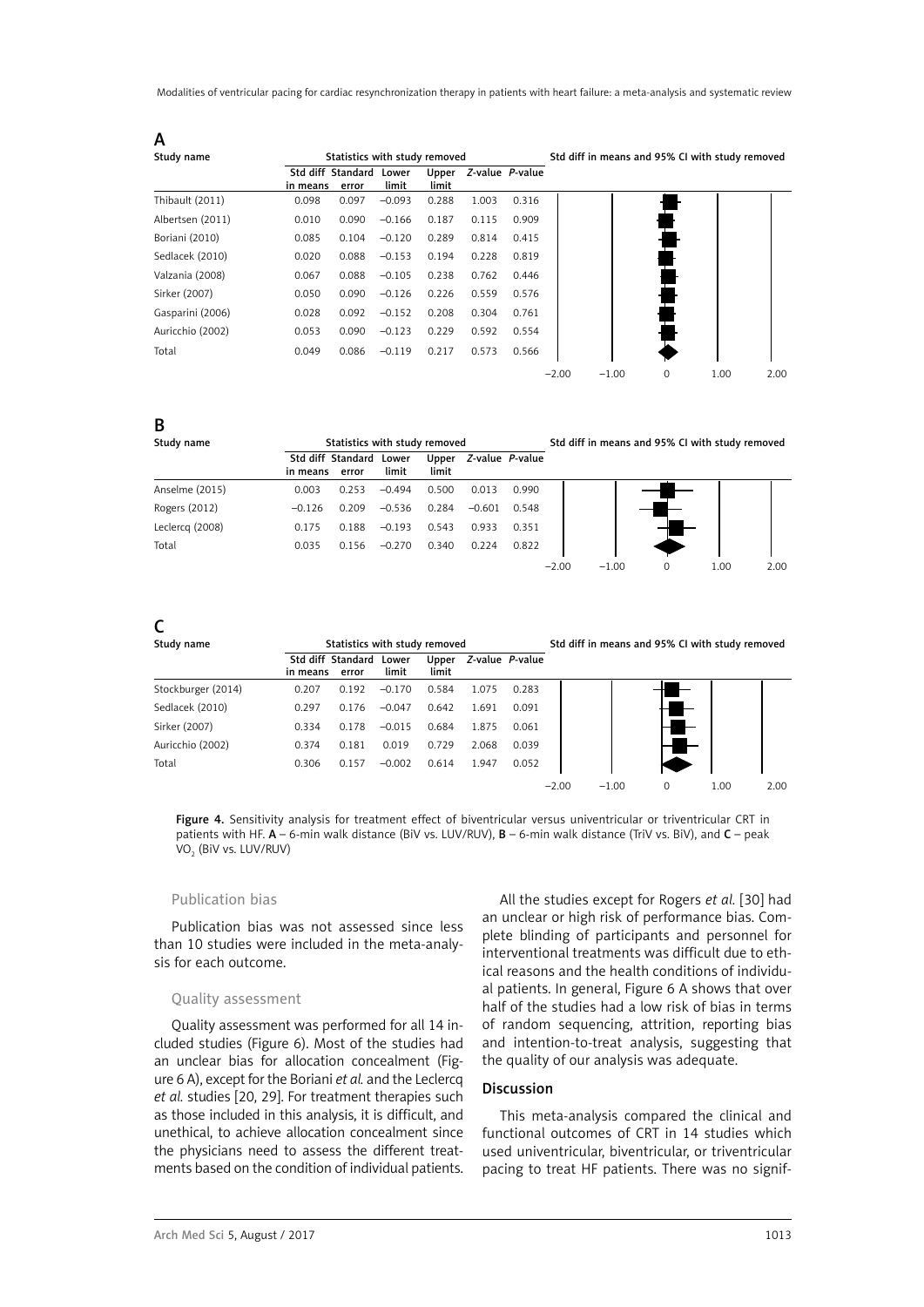$A$ 

| Group by   | Study name       |                               |       | Statistics for each study |                |                 |       |         |         |  |
|------------|------------------|-------------------------------|-------|---------------------------|----------------|-----------------|-------|---------|---------|--|
|            |                  | Std diff Standard<br>in means | error | Lower<br>limit            | Upper<br>limit | Z-value P-value |       |         |         |  |
| BiV vs.    | Thibault (2011)  | $-0.120$                      | 0.182 | $-0.477$                  | 0.237          | $-0.659$        | 0.510 |         |         |  |
| LUV        | Boriani (2010)   | $-0.025$                      | 0.151 | $-0.321$                  | 0.270          | $-0.169$        | 0.866 |         |         |  |
|            | Sedlacek (2010)  | 0.514                         | 0.354 | $-0.180$                  | 1.208          | 1.452           | 0.146 |         |         |  |
|            | Valzania (2008)  | $-0.373$                      | 0.430 | $-1.216$                  | 0.470          | $-0.867$        | 0.386 |         |         |  |
|            | Sirker (2007)    | 0.051                         | 0.333 | $-0.603$                  | 0.704          | 0.153           | 0.879 |         |         |  |
|            | Gasparini (2006) | 0.197                         | 0.242 | $-0.277$                  | 0.670          | 0.814           | 0.416 |         |         |  |
|            | Auricchio (2002) | 0.010                         | 0.317 | $-0.611$                  | 0.632          | 0.033           | 0.974 |         |         |  |
|            | Total            | 0.010                         | 0.090 | $-0.166$                  | 0.187          | 0.115           | 0.909 |         |         |  |
| BiV vs.    | Albertsen (2011) | 0.443                         | 0.286 | $-0.118$                  | 1.004          | 1.548           | 0.122 |         |         |  |
| <b>RUV</b> | Total            | 0.443                         | 0.286 | $-0.118$                  | 1.004          | 1.548           | 0.122 |         |         |  |
|            |                  |                               |       |                           |                |                 |       | $-2.00$ | $-1.00$ |  |



B

| Group by   | Study name               |          |                         | Statistics for each study |                |                 |       |         |         |   |      |      |
|------------|--------------------------|----------|-------------------------|---------------------------|----------------|-----------------|-------|---------|---------|---|------|------|
|            |                          |          | Std diff Standard Lower |                           | Upper<br>limit | Z-value P-value |       |         |         |   |      |      |
|            |                          | in means | error                   | limit                     |                |                 |       |         |         |   |      |      |
| BiV vs.    | Sedlacek (2010)          | 0.341    | 0.351                   | $-0.347$                  | 1.208          | 0.971           | 0.332 |         |         |   |      |      |
| LUV        | Sirker (2007)            | 0.208    | 0.334                   | $-0.448$                  | 0.863          | 0.621           | 0.535 |         |         |   |      |      |
|            | Auricchio (2002)         | 0.097    | 0.317                   | $-0.525$                  | 0.718          | 0.305           | 0.761 |         |         |   |      |      |
|            | Total                    | 0.207    | 0.192                   | $-0.170$                  | 0.584          | 1.075           | 0.283 |         |         |   |      |      |
| BiV vs.    | Stockburger (2014) 0.506 |          | 0.276                   | $-0.029$                  | 1.041          | 1.854           | 0.064 |         |         |   |      |      |
| <b>RUV</b> | Total                    | 0.506    | 0.273                   | $-0.029$                  | 1.041          | 1.854           | 0.064 |         |         |   |      |      |
|            |                          |          |                         |                           |                |                 |       | $-2.00$ | $-1.00$ | 0 | 1.00 | 2.00 |

| Group by   | Study name       |          |                            | Statistics for each study |                |          |                 |         |         |  |      |      |
|------------|------------------|----------|----------------------------|---------------------------|----------------|----------|-----------------|---------|---------|--|------|------|
|            |                  | in means | Std diff Standard<br>error | Lower<br>limit            | Upper<br>limit |          | Z-value P-value |         |         |  |      |      |
| BiV vs.    | Thibault (2011)  | $-0.111$ | 0.182                      | $-0.468$                  | 0.246          | $-0.610$ | 0.542           |         |         |  |      |      |
| LUV        | Boriani (2010)   | 0.071    | 0.151                      | $-0.224$                  | 0.367          | 0.472    | 0.637           |         |         |  |      |      |
|            | Sedlacek (2010)  | 0.773    | 0.361                      | 0.065                     | 1.481          | 2.141    | 0.032           |         |         |  |      |      |
|            | Valzania (2008)  | 0.000    | 0.426                      | $-0.836$                  | 0.836          | 0.000    | 1.000           |         |         |  |      |      |
|            | Rao (2007)       | $-0.208$ | 0.122                      | $-0.447$                  | 0.031          | $-1.708$ | 0.088           |         |         |  |      |      |
|            | Gasparini (2006) | $-0.127$ | 0.241                      | $-0.600$                  | 0.345          | $-0.528$ | 0.597           |         |         |  |      |      |
|            | Total            | 0.095    | 0.094                      | $-0.089$                  | 0.280          | 1.015    | 0.310           |         |         |  |      |      |
| BiV vs.    | Taborsky (2013)  | 0.076    | 0.199                      | $-0.314$                  | 0.466          | 0.380    | 0.704           |         |         |  |      |      |
| <b>RUV</b> | Albertsen (2011) | 0.759    | 0.293                      | 0.185                     | 1.333          | 2.593    | 0.010           |         |         |  |      |      |
|            | Total            | 0.384    | 0.340                      | $-0.283$                  | 1.050          | 1.128    | 0.259           |         |         |  |      |      |
|            |                  |          |                            |                           |                |          |                 | $-2.00$ | $-1.00$ |  | 1.00 | 2.00 |

D

|            | Group by Study name |                               |       | Statistics for each study |                |                 |       |         |         |   |      |  |
|------------|---------------------|-------------------------------|-------|---------------------------|----------------|-----------------|-------|---------|---------|---|------|--|
|            |                     | Std diff Standard<br>in means | error | Lower<br>limit            | Upper<br>limit | Z-value P-value |       |         |         |   |      |  |
| BiV vs.    | Thibault (2011)     | $-0.106$                      | 0.182 | $-0.463$                  | 0.250          | $-0.584$        | 0.559 |         |         |   |      |  |
| <b>LUV</b> | Boriani (2010)      | 0.000                         | 0.151 | $-0.296$                  | 0.296          | 0.000           | 1.000 |         |         |   |      |  |
|            | Sedlacek (2010)     | 0.317                         | 0.350 | $-0.370$                  | 1.004          | 0.904           | 0.366 |         |         |   |      |  |
|            | Valzania (2008)     | $-0.479$                      | 0.432 | $-1.327$                  | 0.368          | $-0.109$        | 0.268 |         |         |   |      |  |
|            | Sirker (2007)       | 0.360                         | 0.336 | $-0.299$                  | 1.018          | 1.070           | 0.285 |         |         |   |      |  |
|            | Auricchio (2002)    | $-0.149$                      | 0.317 | $-0.771$                  | 0.473          | $-0.470$        | 0.638 |         |         |   |      |  |
|            | Total               | $-0.014$                      | 0.097 | $-0.204$                  | 0.176          | $-0.145$        | 0.885 |         |         |   |      |  |
| BiV vs.    | Taborsky (2013)     | 0.078                         | 0.199 | $-0.312$                  | 0.469          | 0.394           | 0.694 |         |         |   |      |  |
| <b>RUV</b> | Total               | 0.078                         | 0.199 | $-0.312$                  | 0.469          | 0.394           | 0.694 |         |         |   |      |  |
|            |                     |                               |       |                           |                |                 |       | $-2.00$ | $-1.00$ | 0 | 1.00 |  |

Figure 5. Subgroup analysis for treatment effect of biventricular versus univentricular CRT in patients with HF. **A** – 6-min walk distance, **B** – peak VO<sub>2</sub>, **C** – left ventricular ejection fraction, **D** – quality of life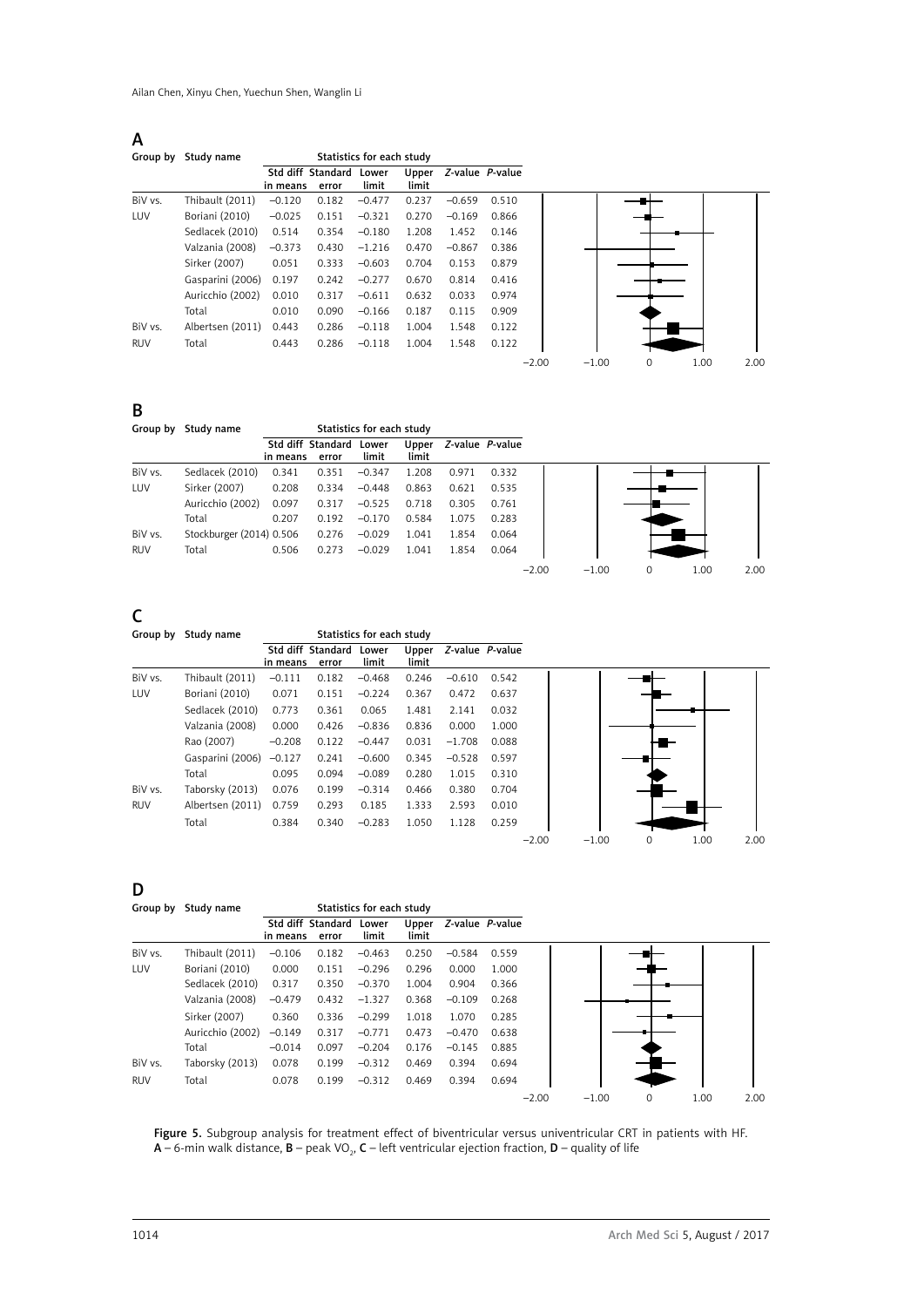

Figure 6. Quality assessment on (A) risk of bias for individual studies, and (B) summary of included studies

icant differences in the 6-min walking distance, change in peak VO<sub>2</sub> consumption or quality of life between patients who received univentricular, biventricular, or triventricular pacing. However, patients who received triventricular CRT had a significant improvement in LVEF compared to patients who received biventricular pacing.

Although a number of studies demonstrated that BiV pacing was associated with superior outcomes compared to conventional CRT [32], LUV pacing [33], and RUV pacing in patients without advanced HF [34], other studies reported no significant difference in improvement in NYHA scores and reverse remodeling between patients who received BiV pacing and those who received LUV pacing [20, 21], as well as between those who received BiV pacing and those who received RUV pacing [28]. Additionally, patients who failed to respond to BiV pacing responded to LUV pacing [19]. Inconsistencies in comparisons between LUV and BiV pacing modalities have been attributed to differences in the LV activation pattern, which could

be differentially affected by the atrioventricular (AV) programming or atrial pacing [35].

TriV pacing is a relatively novel technique that may provide a benefit in ventricular remodeling compared to conventional CRT. TriV was recently shown to result in a higher proportion of patients with a gain in LVEF of more than 5%, 10% and 15% compared to conventional CRT [23]. These data were consistent with previous studies showing that TriV resulted in significantly higher 6-minute walk distance, LV end-systolic volume, and ejection fraction [30] and significantly more LV reverse remodeling [29] compared to the BiV modality.

Our study pooled data from only RCTs to minimize potential bias for a more robust result. Our sensitivity analysis using the leave-one-out approach showed that exclusion of one study did not change our results significantly. Subgroup analysis by stratification of the LUV and RUV univentricular pacing groups was performed, and showed no significant difference in the assessed outcomes between the RUV and BiV groups or between the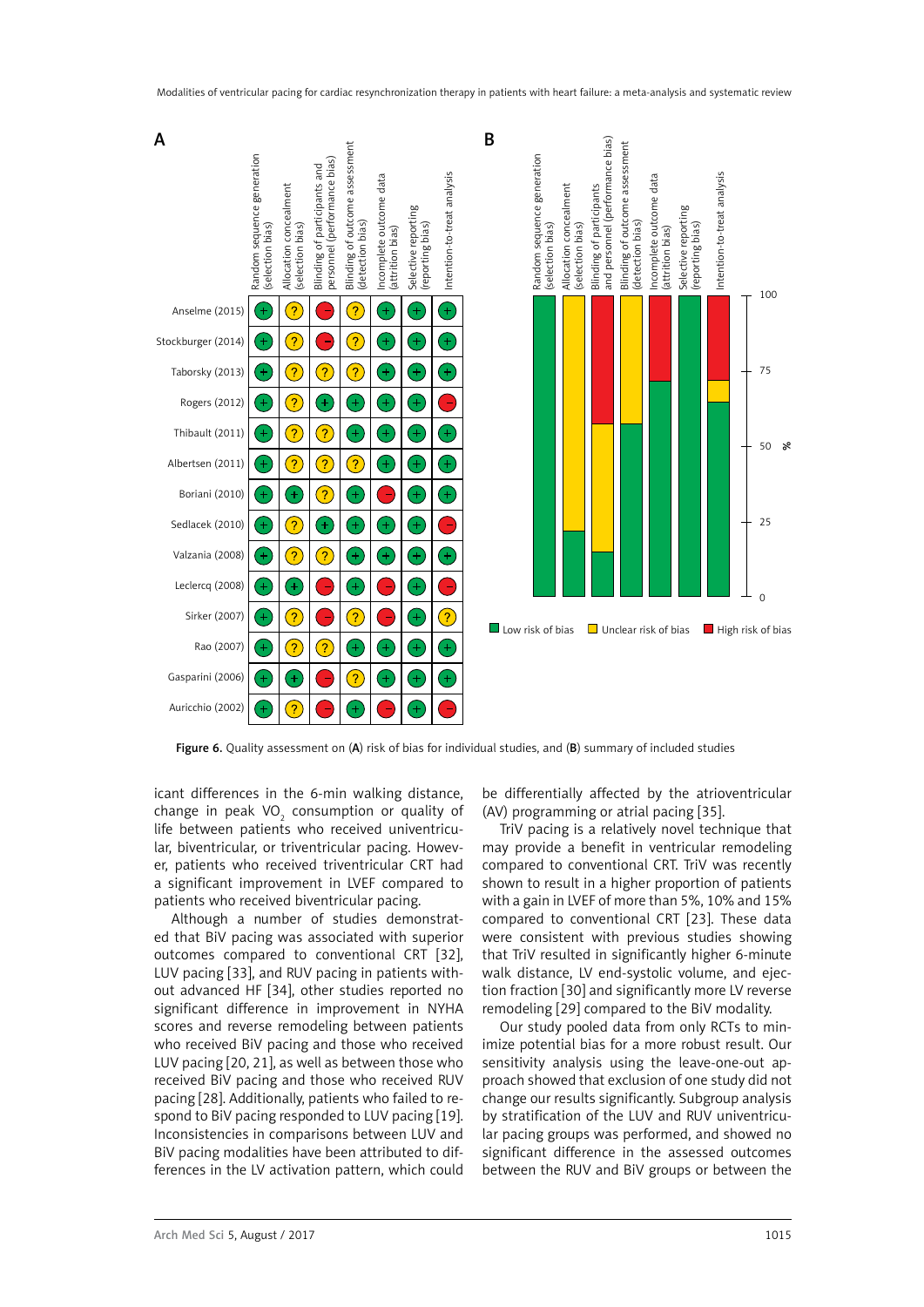LUV and BiV groups. To the best of our knowledge, ours is the first meta-analysis that compared the clinical and functional efficacy of CRT using different pacing methods. Further studies are necessary to validate these conclusions.

Our meta-analysis had a number of limitations. Firstly, our pooled data set was small, since only a limited number of studies fit our inclusion criteria. Some outcomes were analyzed with only one or two studies, which could lead to a high probability of bias. Secondly, there was high heterogeneity for the secondary outcomes. This may also be caused by differences in the etiology of HF between studies. Subgroup analysis based on etiology of HF was not performed due to insufficient information for individual patients. Large differences in follow-up time (ranging from 12 weeks to 3 years) may also be a potential reason for heterogeneity, since HF is a chronic disease. Future studies are necessary to assess the efficacy of TriV pacing with respect to survival and longterm complications. A systematic comparison of the efficacy of CRT with medical therapy is clinically significant for optimizing treatment for HF in patients who fail to respond or are intolerant to conventional treatment.

In conclusion, our meta-analysis suggested that TriV CRT is an attractive alternative to univentricular or BiV pacing for the improvement of LVEF. It is necessary to conduct further large randomized trials to validate our present data.

# Acknowledgments

This study was supported by the Department of Education of Guangdong province, China (#YQ2015138), the Guangdong Natural Science Foundation, China (#2014A030310077, S2013010014478), the Guangzhou Science Technology and Innovation commission (#2014Y2- 00085, 2013J4500017), the Guangdong Department of Science and Technology, China (#2015A020215037), and Guangzhou Medical University (#2013C33).

# Conflict of interest

The authors declare no conflict of interest.

References

- 1. Kim AS, Johnston SC. Global variation in the relative burden of stroke and ischemic heart disease. Circulation 2011; 124: 314-23.
- 2. Hunt SA, Baker DW, Chin MH, et al.; American College of Cardiology/American Heart Association Task Force on Practice G, International Society for H, Lung T, Heart Failure Society of A. ACC/AHA Guidelines for the Evaluation and Management of Chronic Heart Failure in the Adult: Executive Summary A Report of the American College of Cardiology/American Heart Association Task

Force on Practice Guidelines (Committee to Revise the 1995 Guidelines for the Evaluation and Management of Heart Failure): Developed in Collaboration With the International Society for Heart and Lung Transplantation; Endorsed by the Heart Failure Society of America. Circulation 2001; 104: 2996-3007.

- 3. Sweeney MO, Hellkamp AS, Ellenbogen KA, et al.; Investigators MOST. Adverse effect of ventricular pacing on heart failure and atrial fibrillation among patients with normal baseline QRS duration in a clinical trial of pacemaker therapy for sinus node dysfunction. Circulation 2003; 107: 2932-7.
- 4. Healy DG, Hargrove M, Doddakulla K, Hinchion J, O'Donnell A, Aherne T. Impact of pacing modality and biventricular pacing on cardiac output and coronary conduit flow in the post-cardiotomy patient. Interact Cardiovasc Thorac Surg 2008; 7: 805-8.
- 5. Beshai JF, Khunnawat C, Lin AC. Mechanical dyssynchrony from the perspective of a cardiac electrophysiologist. Curr Opin Cardiol 2008; 23: 447-51.
- 6. Straka F, Pirk J, Pindak M, et al. The hemodynamic effect of right ventricle (RV), RT3DE targeted left ventricle (LV) and biventricular (BIV) pacing in the early postoperative period after cardiac surgery. Pacing Clin Electrophysiol 2011; 34: 1231-40.
- 7. Epstein AE, DiMarco JP, Ellenbogen KA, et al.; American College of Cardiology/American Heart Association Task Force on Practice G, American Association for Thoracic S, Society of Thoracic S. ACC/AHA/HRS 2008 Guidelines for Device-Based Therapy of Cardiac Rhythm Abnormalities: a report of the American College of Cardiology/American Heart Association Task Force on Practice Guidelines (Writing Committee to Revise the ACC/AHA/ NASPE 2002 Guideline Update for Implantation of Cardiac Pacemakers and Antiarrhythmia Devices) developed in collaboration with the American Association for Thoracic Surgery and Society of Thoracic Surgeons. J Am Coll Cardiol 2008; 51: e1-62.
- 8. Auricchio A, Stellbrink C, Butter C, et al.; Pacing Therapies in Congestive Heart Failure IISG, Guidant Heart Failure Research G. Clinical efficacy of cardiac resynchronization therapy using left ventricular pacing in heart failure patients stratified by severity of ventricular conduction delay. J Am Coll Cardiol 2003; 42: 2109-16.
- 9. Ritter O, Koller ML, Fey B, et al. Progression of heart failure in right univentricular pacing compared to biventricular pacing. Int J Cardiol 2006; 110: 359-65.
- 10. Hoppe UC. Resynchronization therapy in the context of atrial fibrillation: benefits and limitations. J Interv Card Electrophysiol 2007; 18: 225-32.
- 11. Albertsen AE, Mortensen PT, Jensen HK, Poulsen SH, Egeblad H, Nielsen JC. Adverse effect of right ventricular pacing prevented by biventricular pacing during longterm follow-up: a randomized comparison. Eur J Echocardiogr 2011; 12: 767-72.
- 12. Cleland JG, Daubert JC, Erdmann E, et al.; Cardiac Resynchronization-Heart Failure Study I. The effect of cardiac resynchronization on morbidity and mortality in heart failure. N Engl J Med 2005; 352: 1539-49.
- 13. Moss AJ, Hall WJ, Cannom DS, et al.; Investigators M-CT. Cardiac-resynchronization therapy for the prevention of heart-failure events. N Engl J Med 2009; 361: 1329-38.
- 14. Vollmann D, Luthje L, Schott P, Hasenfuss G, Unterberg-Buchwald C. Biventricular pacing improves the blunted force-frequency relation present during univentricular pacing in patients with heart failure and conduction delay. Circulation 2006; 113: 953-9.